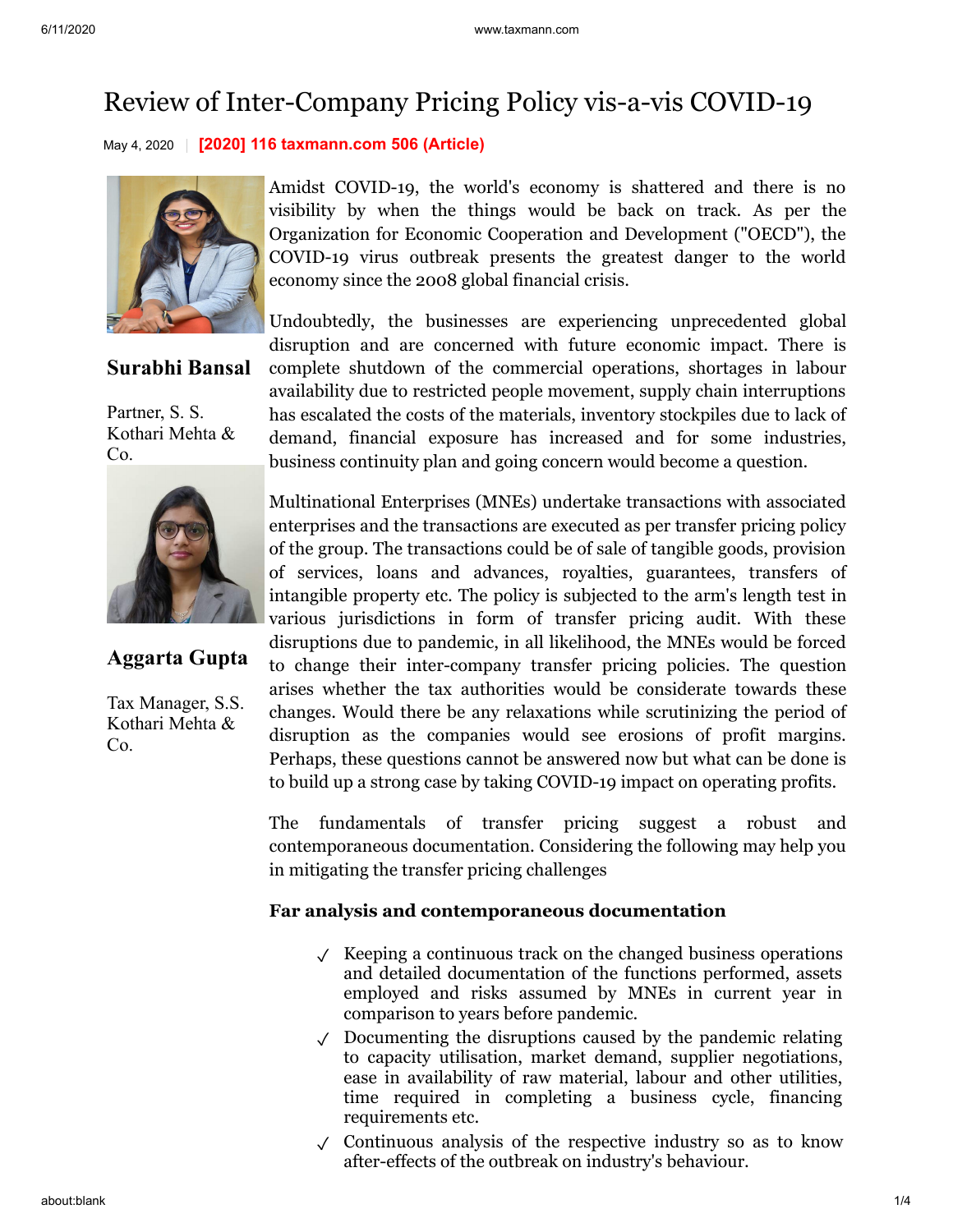- ✓ Special consideration should be given to the extra efforts taken by MNEs to combat pandemic. This could be in the nature of extra cost incurred on branding, advertising cost, extra cost incurred to hire unskilled personnel.
- ✓ Actions and measures taken by the Government in this regard like reduction in interest rates, relaxation in realising export receivables etc. should be considered
- ✓ Any revisions made in intra group policies on account of intra cost allocation, guarantee fee etc.

These qualitative factors would have an impact on profitability of MNEs. Proper analysis and documentation may help MNEs in reaching arm's length price of cross border transactions with AEs in a lucid manner which can be placed before income-tax authorities during assessment proceedings.

#### **Review of policy on intra-group services**

MNEs generally have intra-group arrangement for provision of services, guarantees, allocation of various costs etc. These type of arrangements are now widely accepted by various countries including India. Agreement governing these transactions should be reviewed in light of the financial weakness caused by pandemic. The transactions may also invite special attention of tax department in this situation when payments made by MNEs towards intra group services fails 'benefit test'. The tax department may question allowability of such expenditure in entirety as it would be quite difficult for foreign companies to function normally amid this global disruption.

In such a situation, MNEs are advised to revisit their intra group policies and develop an appropriate explanation to provide for the impact of COVID-19.

#### **Advance Pricing Agreements and Safe Harbour Rules**

The Advance Pricing Agreements and Safe Harbour Rules are widely considered alternative by MNEs to minimize litigation. Under both these mechanism, there is a consensus amongst taxpayer and tax authorities on arm's length price. However, with COVID-19, these mechanism may turn into a matter of concern for MNEs as they may not be in a position to comply with the requirements contained in the arrangement and there is a possibility of breach.

Under the circumstances, those who have opted for Safe harbour, may look for withdrawal of application as per the provisions of the Act. And cases where APA has been signed, the taxpayers are advised to look into the critical assumptions and may build upon a case to be filed along with annual compliance report.

#### **COVID -19 adjustment**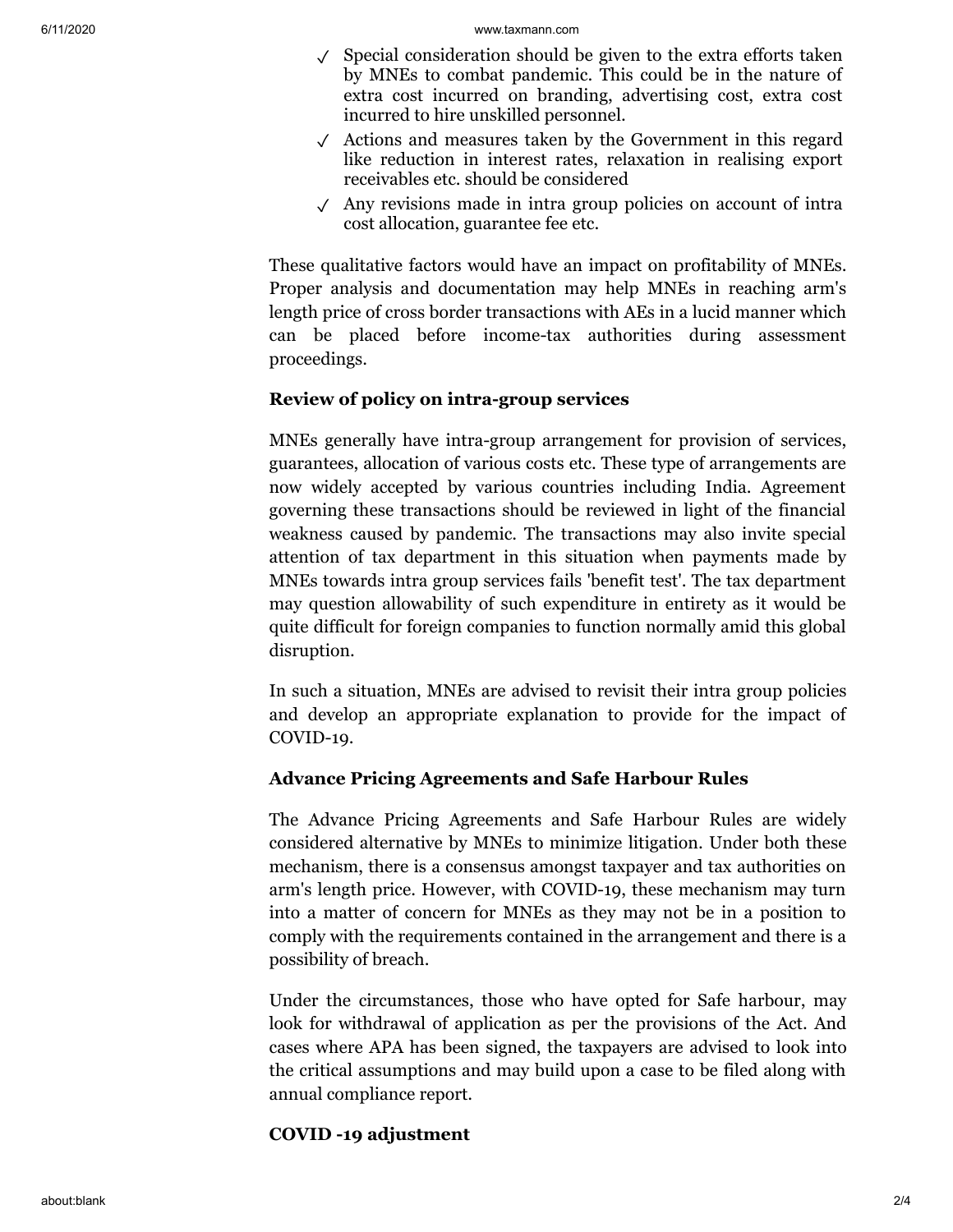#### 6/11/2020 www.taxmann.com

The disruption caused by outbreak will result into various adjustments so as to reach out arm's length price.

Differences that materially affect the comparison will need to be adjusted to the extent that these adjustments are reasonable, reliable, and improve comparability. Under the current circumstances, adjustments to account for differences in idle capacity or extraordinary expenses (*e.g.*, increased advertising expenses, severance pay, inventory write-offs, or restructuring expenses) that may not be reflected in the financials of the comparables, could be worth considering a COVID -19 adjustment. Similarly, to account for unprecedented fluctuations in exchange rates or the potential lack of foreign exchange risk demonstrated by comparables, adjusting for foreign exchange could also warrant consideration.

### **Selection of comparables for benchmarking - multiple year v. single year analysis**

Owing to the global disruption, the comparable companies may either have stopped their operations or have not been operating under normal circumstances. Their operations and profitability for the affected years may dramatically fall. The law provides for benchmarking of company's margin with average margins of comparable companies for past 3 years. Generally, the use of multiple-year averages or pooled financial results for years could help to develop a more reliable range. However, the selection of an appropriate timeframe for carrying out the analysis will assume importance in COVID times. Considering the impact on business operations of companies worldwide, it may not be appropriate to use multiple years average margins to determine arm's length price.

Given the economic conditions, MNEs and tax administrations may evaluate whether the use of a year-by-year approach could better capture the effect of events causing dramatic changes in the market.

#### **Receivables management**

Due to the halt in business operations worldwide it would be difficult for entities to realise their inter-company outstanding's. Although, in India, period of realisation of export proceeds has been extended from 9 to 15 months under FEMA but how it will be seen at the time of transfer pricing audit is uncertain. MNEs may prepare ageing analysis of inter-company receivables in support of their claim.

While the above could be helpful in strategizing the businesses, it is also worth noting that there is high possibility that MNEs may have to modify their supply chains and may look for more diversification in terms of countries. India is being seen as an attractive jurisdiction with 15% tax on manufacturing companies under the new tax regime. India has also shown its pro-activeness in implementing action plans and simultaneously encouraging a non-adversarial tax regime. Unilateral and Bilateral Advance Pricing Agreements (APAs) has provided tax certainty to MNEs